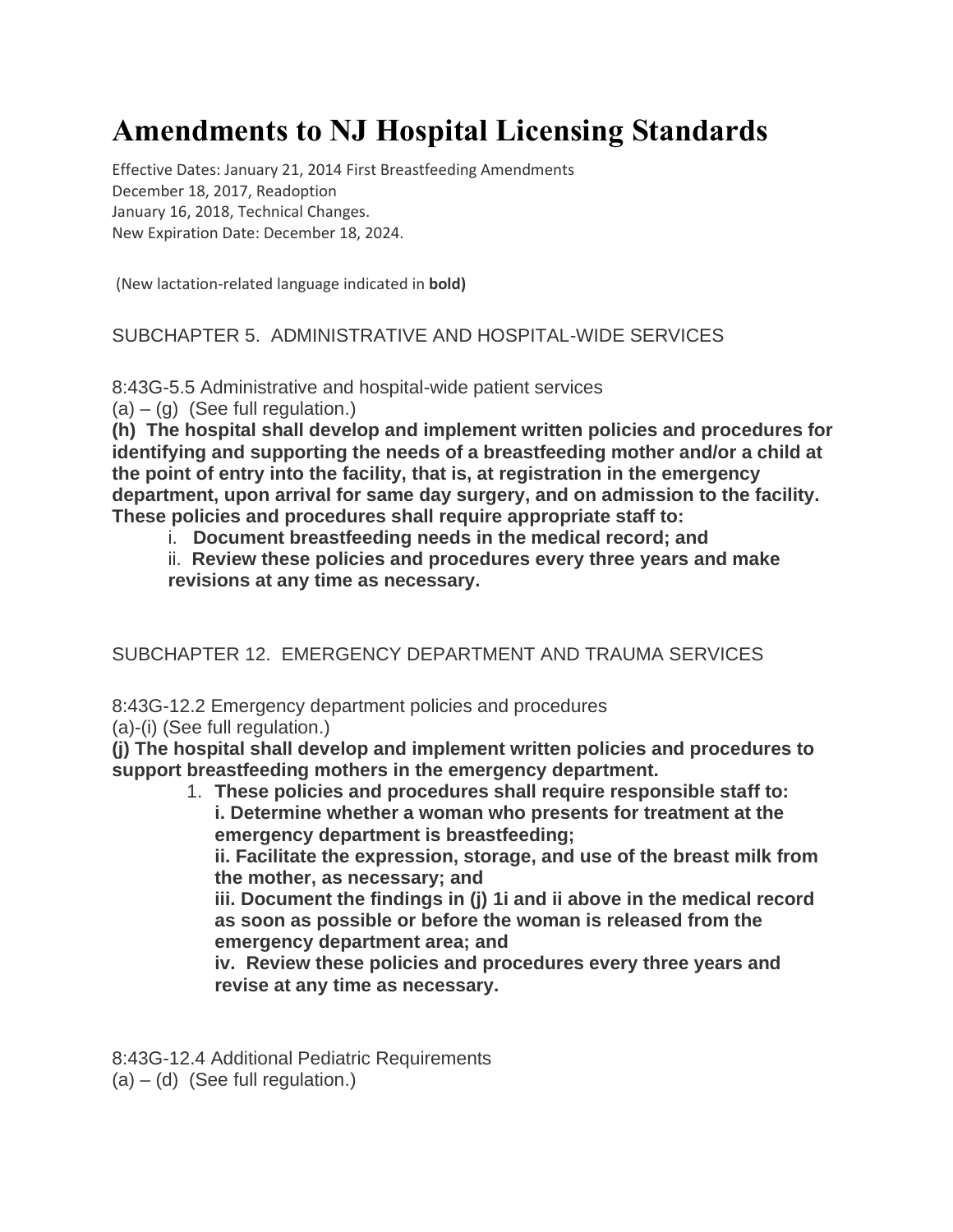**(e) The hospital shall develop and implement written policies and procedures to support breastfeeding while a child is in the emergency department.**

**1. These policies and procedures shall require responsible staff to:**

**ii. Determine whether a child, who presents at the emergency department for treatment, is breastfeeding;**

**iii. Facilitate the expression, storage, and use of the breast milk from this child's mother, as necessary;** 

**iii. Assess the individual feeding needs of a breastfeeding child who has been referred for inpatient hospital admission;**

**iv. Document the findings in (e) 1i, ii, and iii above in the medical record as soon as possible or before the child is released from the emergency department area; and**

**v. Review these policies and procedures every three years and revise at any time as necessary.**

#### SUBCHAPTER 19. OBSTETRICS

8:43G-19.1Scope of obstetrical standards—definitions; structural organization (a) (See full regulation.)

(b) The following terms, when used in this subchapter, shall have the following meanings:

**. . .**

**"American Nurses Credentialing Center" means an organization that is a subsidiary of the American Nurses Association, which certifies nurses in specialty practice areas, and for which the contact information is American Nurses Credentialing Center, 8515 Georgia Avenue, Suite 400, Silver Spring, MD 20910-3492, telephone (800) 284-2378.** 

**Website http://www.nursecredentialing.org.**

**. . .**

 **"Boarder baby" means an infant abandoned in a hospital, or an infant still in the nursery after the mother's discharge for any reason, even if only temporarily.**

**"Clinical Practice Guidelines for Management of Hyperbilirubinemia" means the clinical practice guidelines established by the American Academy of Pediatrics Subcommittee on Hyperbilirubinemia, as set forth in** *Management of Hyperbilirubinemia in the Newborn Infant 35 or More Weeks of Gestation, Pediatrics 2004;114(1);297-316,* **incorporated herein by reference, as amended and supplemented, and available** 

**at[4http://pediatrics.aappublications.org/content/114/1/297.](http://pediatrics.aappublications.org/content/114/1/297)**

**. . .**

**"Construction Guidelines" means the** *Guidelines for Design and Construction of Health Care Facilities***, 2014 edition, Facility Guidelines Institute; American Society for Healthcare Engineering, incorporated herein by reference,**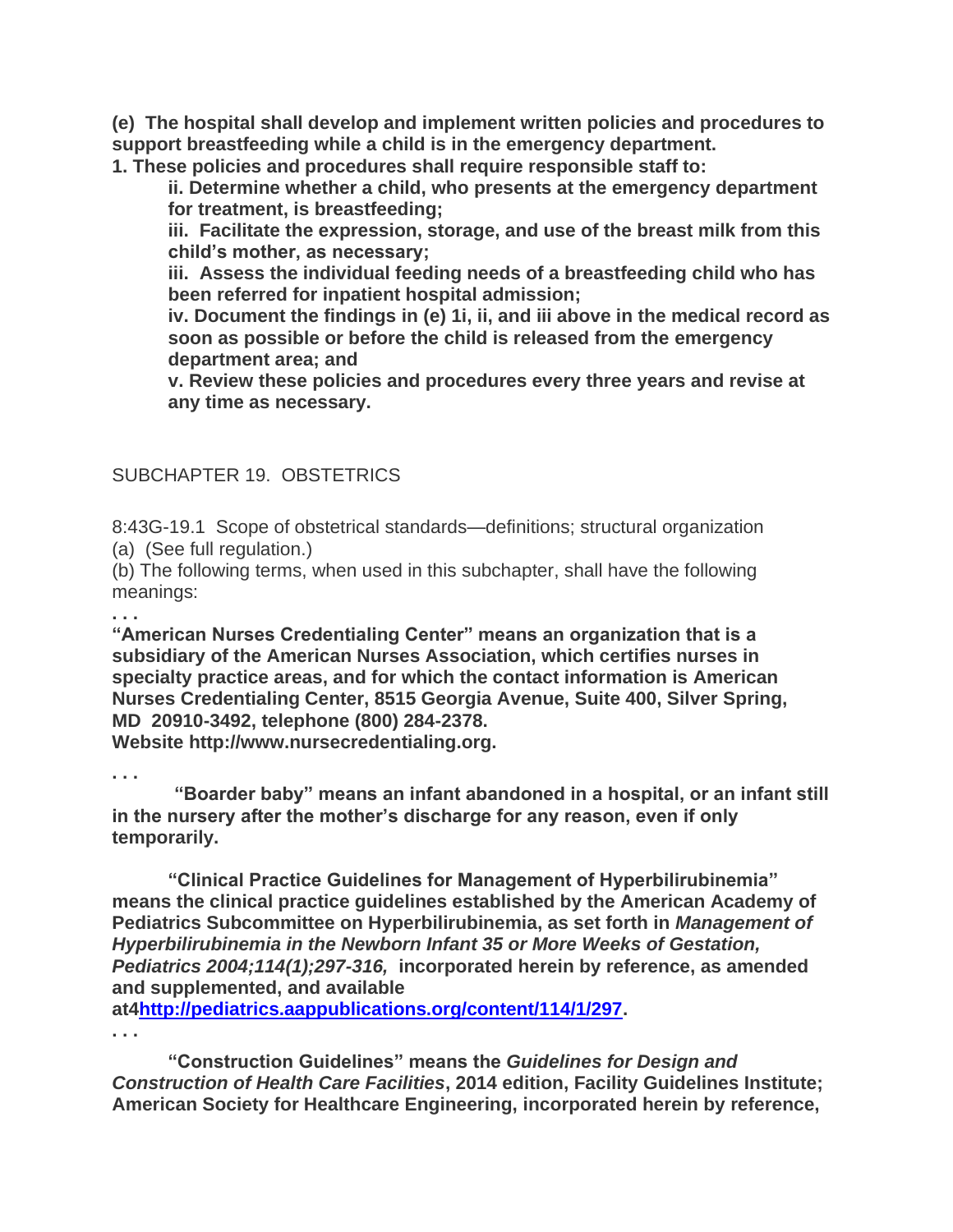**as amended and supplemented, and isavailable from the Facility Guidelines Institute, Inc., 350 N. Saint Paul St., Suite 100, Dallas, TX 75201. Website [www.fgiguidelines.org.](http://www.fgiguidelines.org/) Email: [info@fgiguidelines.org](mailto:info@fgiguidelines.org)**

**. . . "Core competencies" means the knowledge, skills, and judgment that a hospital determines to be essential to ensure the proficiency of staff in the independent performance of a particular patient care service.**

**"Expression" means a manual technique accomplished with the aid of an external device (that is a breast pump) to extract milk from a lactating woman.**

**"Formula" means infant formula as that term is defined** *at* **21 USCS § 321(z), which is incorporated herein by reference, as amended and supplemented.**

**"Formula supplementation" means the practice of feeding breastfed infants prior to 6 months of age commercially prepared infant formula in addition to, or as a substitute for, breast milk.**

**"Gifts and promotional materials" means products and information provided free by commercial vendors or by hospitals for distribution to new mothers. These items may include infant formula, diaper bags, nursing pads, cooler packs for expressed breast milk or formula, and printed materials regarding infant feeding.**

**"Hand expression" means a manual technique to extract breast milk from a lactating woman that is accomplished without the aid of an external device.**

**"Implementing the Joint Commission Perinatal Care Core Measure on Exclusive Breast Milk Feeding" means the publication developed by the United States Breastfeeding Committee to facilitate exclusive breastfeeding in hospitals, for which citation to the current edition is,** *Implementing the Joint Commission Perinatal Care Core Measure on Exclusive Breast Milk Feeding***, Rev. ed., Washington, D.C.: United States Breastfeeding Committee; 2010, and which can be accessed** 

**at: [http://www.usbreastfeeding.org/Portals/0/Publications/Implementing-TJC-](http://www.usbreastfeeding.org/Portals/0/Publications/Implementing-TJC-Measure-EBMF-2010-USBC.pdf)[Measure-EBMF-2010-USBC.pdf;](http://www.usbreastfeeding.org/Portals/0/Publications/Implementing-TJC-Measure-EBMF-2010-USBC.pdf)**

**"International Board of Lactation Consultant Examiners" means the independent international certification body that confers the International Board Certified Lactation Consultant (IBCLC) credential, and for which the contact information in the United States is International Board of Lactation Consultant Examiners in the Americas10301 Democracy Lane, Suite 400, Fairfax, VA 22030. Phone (703) 560-7330, Fax (703) 560-7332, website: [http://iblce.org/.](http://iblce.org/) Email: iblce@iblce.org.**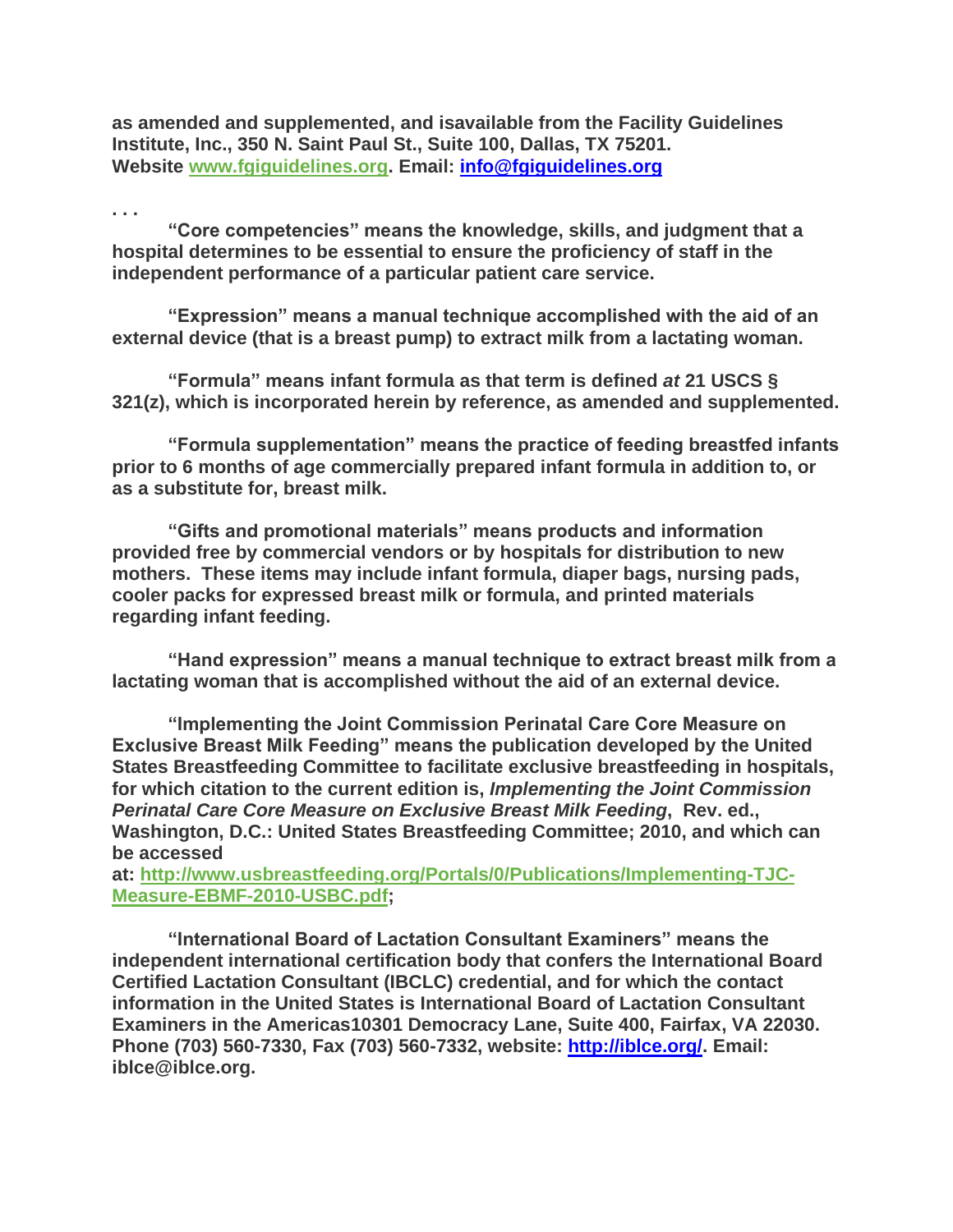**"Lactation consultant" means an individual who is qualified to use the credential, "IBCLC," denoting certification as a lactation consultant conferred by the International Board of Lactation Consultant Examiners.**

**"Lactation support room" means a room designated for consultations, expression of breast milk, and/or breastfeeding, or a private space designated on a temporary basis for such purposes.**

**"Latch" means the attachment of a newborn to the breast for breastfeeding.**

**"LDR Room" means a labor-delivery-recovery room (LDR) designed to accommodate the birthing process from labor through delivery and recovery of a mother and her infant.**

**"Maternal postpartum room" means an obstetrics patient room where a mother stays after the birth of her newborn.**

**. . .**

**. . .**

**"Mother-infant room" means an obstetrics patient room where mother(s) and infant(s) stay after delivery and receive care in this continuously rooming-in space during the post-partum period. The room shall comply with the space requirement indicated in the Construction Guidelines.**

**"National Certification Corporation for the Obstetric, Gynecologic, and Neonatal Nursing Specialties" means the not-for-profit organization that provides a national credentialing program for nurses in the obstetric, gynecologic, and neonatal nursing specialties, and for which the contact information is National Certification Corporation, 676 N. Michigan Ave., Suite 3600, Chicago, IL 60611. Website: [www.nccwebsite.org.](http://www.nccwebsite.org/) Email: [info@nccnet.org.](mailto:info@nccnet.org)** 

**. . .**

**"Perinatal" means occurring in, concerned with, or being in the period around the time of birth.**

**. . .**

**"Rooming-in" means the practice of placing the newborn(s) with the mother in the "maternal postpartum room" or "mother-infant room" 24 hours a day to facilitate maternal-infant bonding and breastfeeding on demand, as applicable, and to allow patient care to be given to mother and infant in the same room.**

**"United States Breastfeeding Committee" means the independent nonprofit organization whose mission is to improve the nation's health by working collaboratively to protect, promote, and support breastfeeding, and for which the contact information is United States Breastfeeding Committee, 4044 N. Lincoln Ave, #288, Chicago, IL 60618. Phone (773) 359-1549. Fax: (773) 313-3498. Website: [http://www.usbreastfeeding.org.](http://www.usbreastfeeding.org/) Email: [office@usbreastfeeding.org](mailto:office@usbreastfeeding.org)**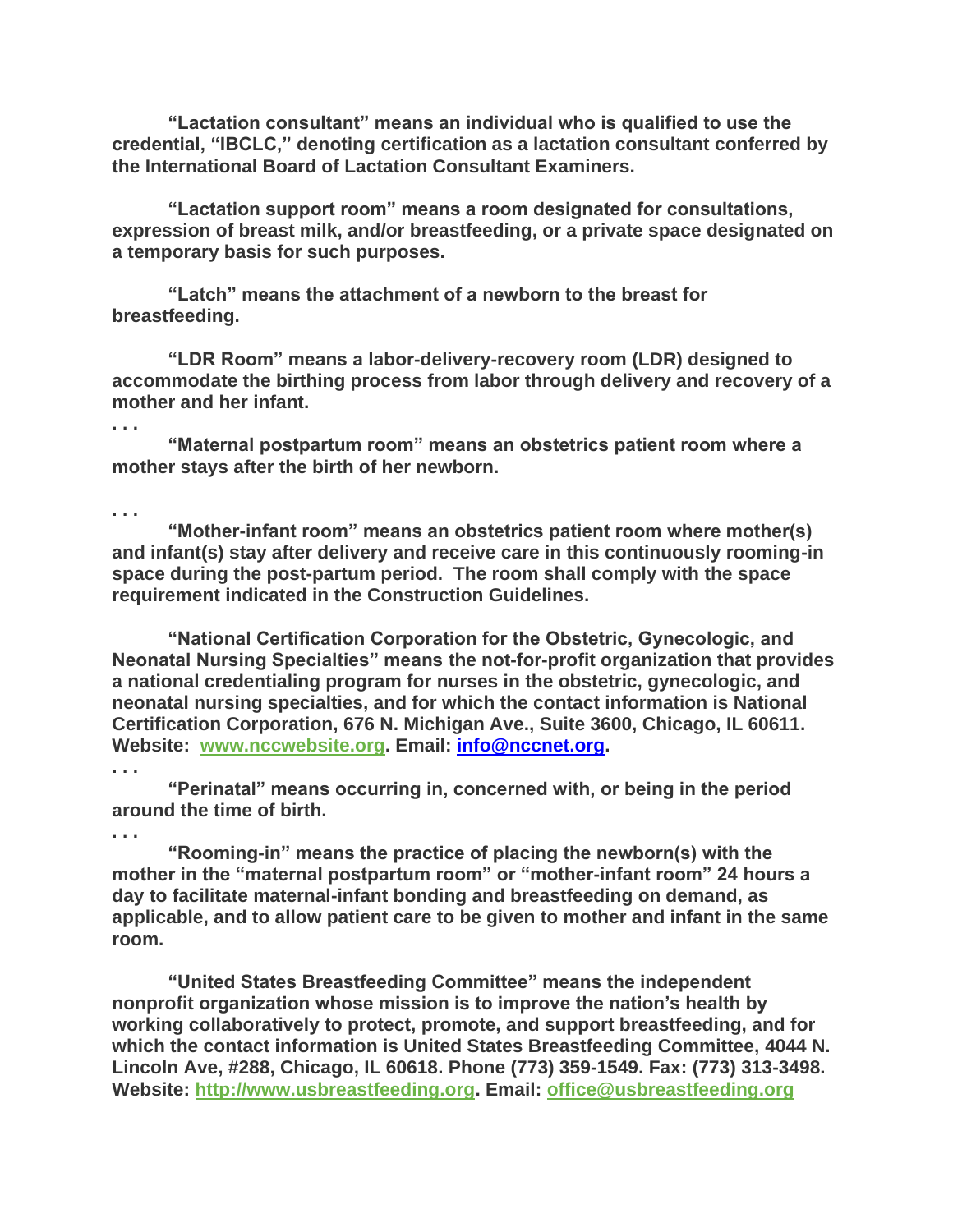(c)-(g) (See full regulation.)

8:43G-19.2 Obstetrics policies and procedures

(a) The **hospital** shall **develop and implement written policies and procedures, review them every three years and make revisions at any time as necessary**, **make current copies available to obstetrics staff** in all areas of the obstetrics service**,** and **address:**

1– 7. (See full regulation.)

8. A visitors policy that **permitted visitors to the obstetrics unit, visitation hours,** security procedures, and infection control **measures;**

**9. Core competencies for the initiation and maintenance of infant feeding that are developed using evidence-based reference materials including, but not limited to,** *Implementing the Joint Commission Perinatal Care Core Measure on Exclusive Breastmilk Feeding***;**

- **i. The hospital shall ensure that all staff demonstrate proficiency in core competencies prior to providing related patient care;**
- 10.**Distribution of printed materials about infant feeding to the prenatal patient, at the pre-admission contact and on admission. These materials shall be developed:**

**i. Using evidenced-based source materials free of commercial interests that address maternal choice for infant feeding including, but not limited to, maternal and child health outcomes related to breastfeeding and formula feeding; successful breastfeeding management; and potential contraindications to breastfeeding, including maternal medications and infections; and ii. In all languages spoken exclusively by at least 10 percent of the hospital community;**

- 11.**A program that ensures the cultural competence of obstetrics staff regarding childbirth, lactation, and the provision of patient care services that is delivered in a language the mother understands; i. When necessary, obstetrics staff shall make use of a language line or interpreter and maintain the quality, privacy, and confidentiality of any interpreted conversations;**
- 12.**Professional resources regarding lactation, including those addressing medications that may impact breastfeeding, which are current and accessible to all staff in the obstetrics service;**
- 13.**Formula supplementation for a breastfed newborn when medically indicated or when requested by the mother;**
- 14.**Rooming-in, taking into account the mother's preference, available space, and any medical or other contraindication;**
- 15.**The use of pacifiers during the neonatal period, including the benefits of delaying pacifier use in healthy, full-term breastfed infants until breastfeeding is well established;**
- 16.**The option to exclusively breastfeed and breastfeeding assistance consistent with the lactation education requirements set forth at**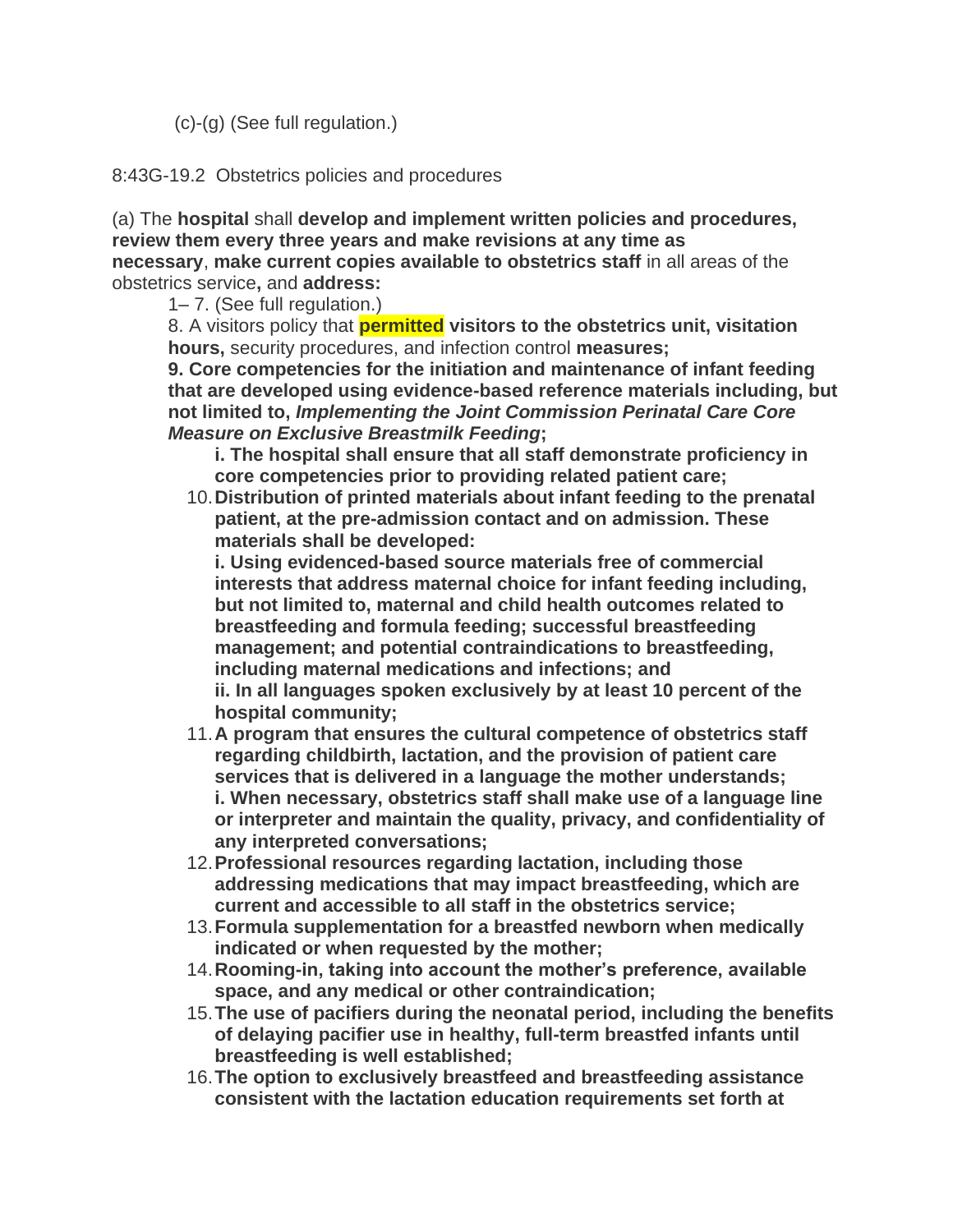**N.J.A.C. 8:43G-19.3(d) above, including, but not limited to, instruction in the hand expression of breast milk and in recognizing infant feeding cues;**

i. **The labeling and storage of breast milk, in accordance with N.J.A.C. 8:43G-19.31(n), to include the infant's name and date and time of storage;**

17.**The option to formula feed and formula-feeding assistance for mothers who use formula or a combination of breast milk and formula;**

**i. The labeling and storage of infant formula to include the infant's name and date and time of storage;**

18.**A hospital discharge policy that addresses:**

**i. The distribution of gifts and promotional materials and the impact of such distribution on exclusive breastfeeding and formula feeding; ii. A plan for patients who will be discharged less than 48 hours after delivery, including the need for home health services;**

**iii. Maternal education about infant feeding consistent with exclusive breast feeding, formula feeding, or a combination, as applicable, and the availability of the appropriate community-based resources.**

 $(b) - (g)$  (See full regulation.)

8:43G-19.3 Obstetrics staff qualifications

(a)– (c) (See full regulation.)

**(d) For all obstetrics staff who provide breastfeeding care and consultation, the hospital shall develop and implement an education and training program for employee orientation and annual employee in-services, thereafter, that addresses:**

- 1. **Training content and printed teaching materials concerning the topics specified at N.J.A.C. 8:43G-19.2(a) above that are developed using current evidence-based source materials and are free of commercial interests;**
- 2. **A review of hospital policies and procedures that support breastfeeding, including those required at N.J.A.C. 8:43G-19.2, 19.12, 19.14, and 19.15;**
- 3. **A review of the printed materials that the hospital provides to obstetrics patients and strategies for supporting and reinforcing the contents of those materials; and**
- 4. **A review of the training program's content and efficacy every three years and revisions made at any time as necessary.**

**(e) A hospital** designated as a CPC-Intensive or Regional Perinatal Center shall have an advanced practice nurse who is responsible for in-house training in perinatal care.

1. This individual shall be a registered professional nurse with a master's degree in a maternal and child health nursing specialty from an accredited college or university and who has: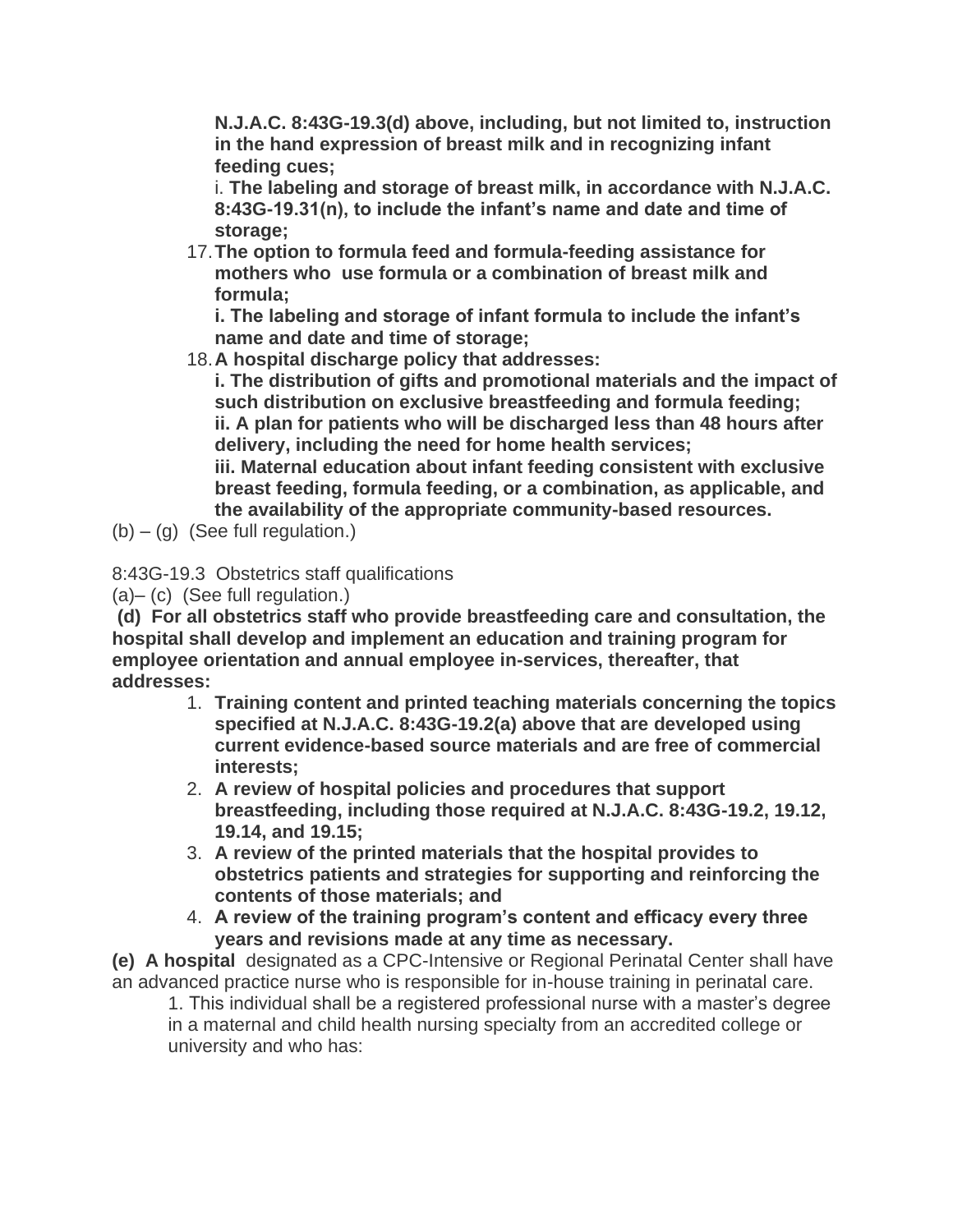**i.** A minimum of three years experience in maternal and child health inpatient services within the five years immediately preceding the date of appointment; and

**ii.** Certification **in Perinatal Nursing conferred by the American Nurses Credentialing Center or** by the National Certification Corporation for the Obstetric, Gynecologic, and Neonatal Nursing Specialties

## 8:43G-19.9 **Interdisciplinary Breastfeeding Team**

**(a) The hospital shall establish an interdisciplinary breastfeeding team that represents the various professional healthcare disciplines and lay advocacy groups to include, at a minimum, nurses, nurse managers, maternal-child physicians, health educators, breastfeeding support staff, pharmacists, and patient/community representatives;**

- **(b) The members of the interdisciplinary breastfeeding team shall address:**
	- 1. **Hospital practices affecting breastfeeding;**
	- 2. **The hospital's Continuous Quality Improvement Program on how to improve breastfeeding outcomes, as requested; and**
	- 3. **Solutions to reducing hospital barriers to breastfeeding; and**
- **(c) The interdisciplinary breastfeeding team shall meet at least annually.**

## 8:43G-19.12 **Perinatal** patient services

 $(a) - (c)$  (See full regulation.)

**(d) The hospital shall develop and implement written policies and procedures using evidence-based resources regarding perinatal patient care, which address:**

- 1. **Allowing the newborn to remain with the mother or a primary caregiver as the preferred source of body warmth during the critical first hour following delivery, unless such contact is contraindicated or not accepted by the mother;**
- 2. **Performing newborn assessments while the newborn is with the mother or primary caregiver, unless contraindicated;**
- 3. **Offering support to mothers who wish to breastfeed their newborns and assisting, as necessary, to facilitate positioning and latch during the first hour after an infant's birth; and**
- 4. **Reviewing these policies and procedures every three years and making revisions at any time as necessary.**

8:43G-19.14 Postpartum patient services

(a) (See full regulation.)

**(b) The hospital shall provide each mother a comprehensive evaluation of infant feeding (that is breastfeeding and/or formula feeding, as appropriate) and followup assessments, as necessary, performed by a lactation consultant or an obstetrics staff member with demonstrated core competencies in infant feeding.**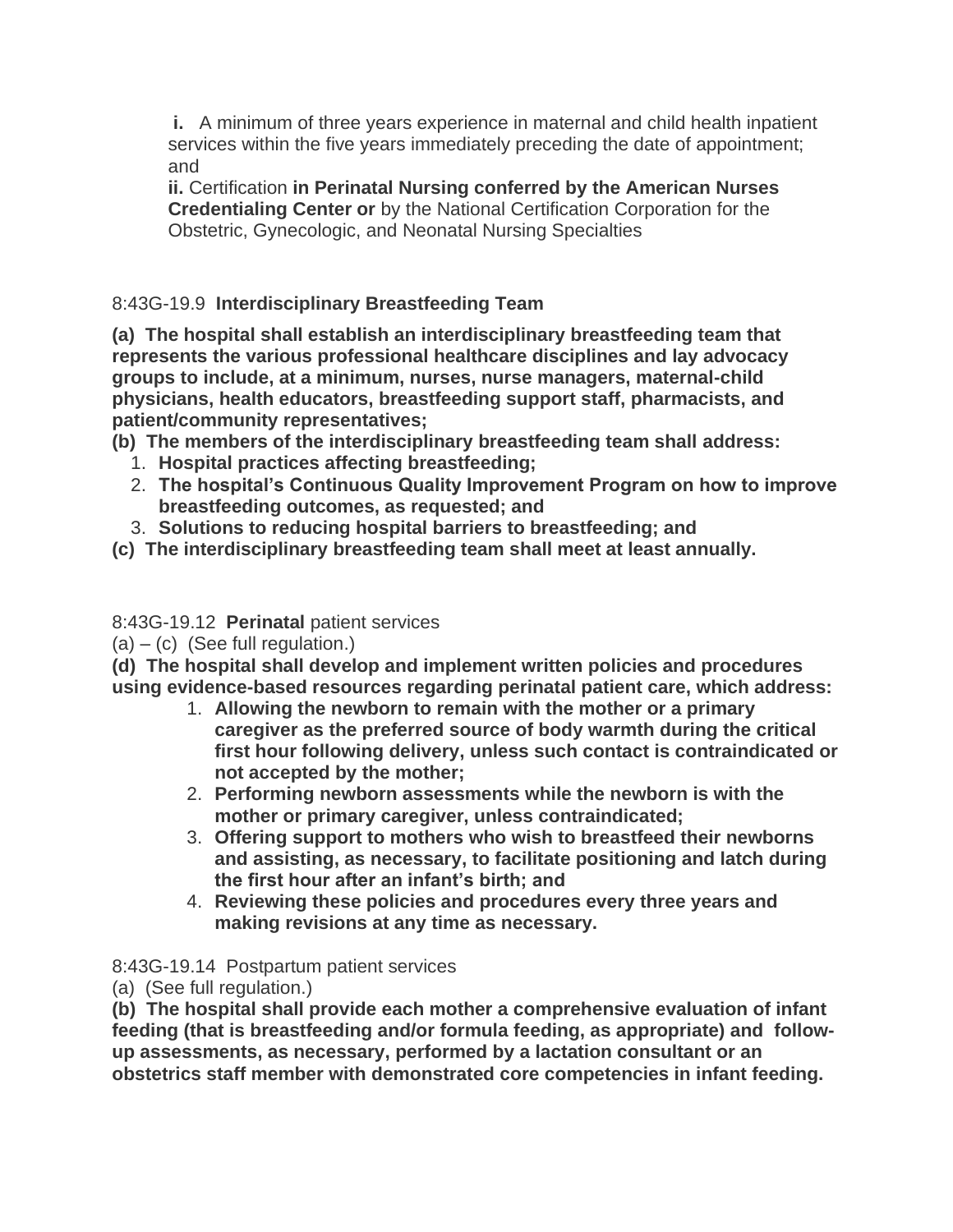1. **An obstetrics staff member with the qualifications described in (b) above shall teach and assist a mother with hand expression and/or the use of a breast pump within four hours of the mother either being separated from her infant(s) or experiencing ineffective breastfeeding.**

**(c) Discharge planning for a postpartum patient shall be documented in the medical record by the appropriate obstetrics staff and shall address:**

- 1. **A plan for patients who will be discharged less than 48 hours after delivery, including the need for home health services; and**
- 2. **Maternal education about infant feeding consistent with exclusive breast feeding, formula feeding, or a combination of both, as applicable, and appropriate community-based resources.**

8:43G-19.15 Newborn care policies and procedures

(a)–(d) (See full regulation.)

(e) The hospital shall **screen all newborns** for high risk factors associated with hearing impairment **pursuant to** N.J.S.A. 26:2-**103.4**, biochemical **pursuant to** N.J.S.A. 26:2-111**, and congenital heart defects no sooner than 24 hours after birth by using pulse oximetry pursuant to N.J.S.A. 26:2-111.4**.

> 1. **The hospital shall report congenital defects pursuant to N.J.S.A. 26:8- 40.21 and shall complete birth certificates and death certificates pursuant to N.J.S.A. 26:8-28 and 26:5-11**

 $(f) - (g)$  (See full regulation.)

(h) The **hospital shall require a** newborn's medical record **to contain documentation of the following:**

1.-11. (See full regulation.)

12. **An** initial physical examination performed by a physician**, which bears the physician's signature and the date of the examination**;

13. A physical examination **that includes measurement of the newborn's head circumference, performed at discharge or upon transfer to another facility by a physician, and which bears the physician's signature and the date of the examination**;

**14. The administration of, and the newborn's response to, vitamin K, eye prophylaxis for ophthalmia neonatorum, and any other medication or treatment.**

**15. The results of the infant-feeding evaluation and any follow-up assessments;**

**16. An interdisciplinary comprehensive treatment plan that addresses the recommendations regarding either breastfeeding or formula-feeding based upon the assessments conducted pursuant to (h)15 above;**

**17. Formula supplementation of breast milk; and**

**18. Assessment of the risk for hyperbilirubinemia in every newborn born at 35 or more weeks of gestation, as performed by the newborn's physician in accordance with the Clinical Practice Guidelines for Hyperbilirubinemia.**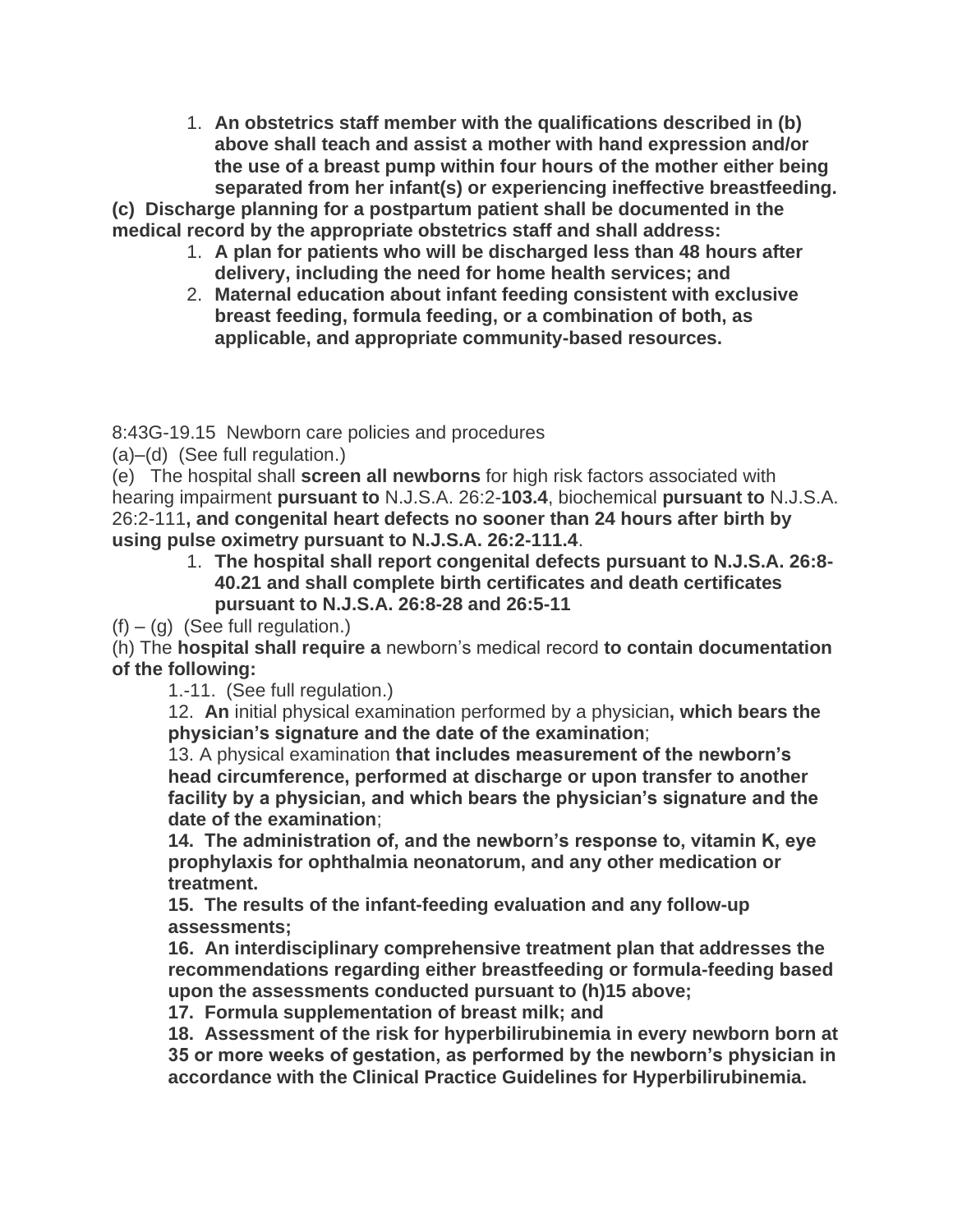**i. The newborn's physician shall document in the medical record the newborn's pre-discharge serum or transcutaneous bilirubin measurement and parental counseling about hyperbilirubinemia, when applicable.**

8:43G-19.30 Functional areas for newborn care

(a)Functional areas for newborn care shall be as follows:

1.Neonatal **resuscitation area** or **room;**

2.Admission/observation/ **continuing care nursery** or **area;**

3.Normal **newborn nursery** or **holding nursery;**

4.Infectious **isolation nursery;**

5.Intermediate **care nursery**;

6.Neonatal **intensive care nursery;**

7.**LDR Rooms;**

8.**Maternal Postpartum Rooms;**

9.**Mother-Infant Rooms; and**

10.**Lactation Support Room.**

8:43G-19.31 General newborn care functional area requirements

(a) (See full regulation.)

**(b) The hospital shall ensure that functional areas of maternal/infant care, as appropriate, are equipped with the following:**

- 1. **Readily available breast pumps and collection kits;**
- 2. **Indirect, high-intensity, or portable lighting that shall be available and adjustable to satisfy diagnostic and procedural requirements; and**
- 3. **Exam items that shall be available or immediately accessible in the unit including, at a minimum, otoscopes, ophthalmoscopes, infant scale, exam gloves, and a hand-washing sink.**

**(c) The hospital shall make provisions in all maternal postpartum rooms and mother-infant rooms, wherever possible, to facilitate a mother's continuous care of her infant and a physician's examination of a newborn in the post-partum room.**

Recodify existing (c)–(e) as **(d)–(f)** (See full regulation.)

**(g)** A temperature of **72 to 78** degrees Fahrenheit and a relative humidity of **30 to 60** percent shall be maintained.

Recodify existing (g) – (s) as **(h) – (t)** (See full regulation.)

8:43G-19.34 Normal newborn nursery or holding nursery

(a)–(h) (See full regulation.)

(i) There shall be at least one **lactation support** room for consultation**, breastfeeding and expression of breast milk.**

 $(i) - (p)$  (See full regulation.)

SUBCHAPTER 36. SATELLITE EMERGENCY DEPARTMENTS